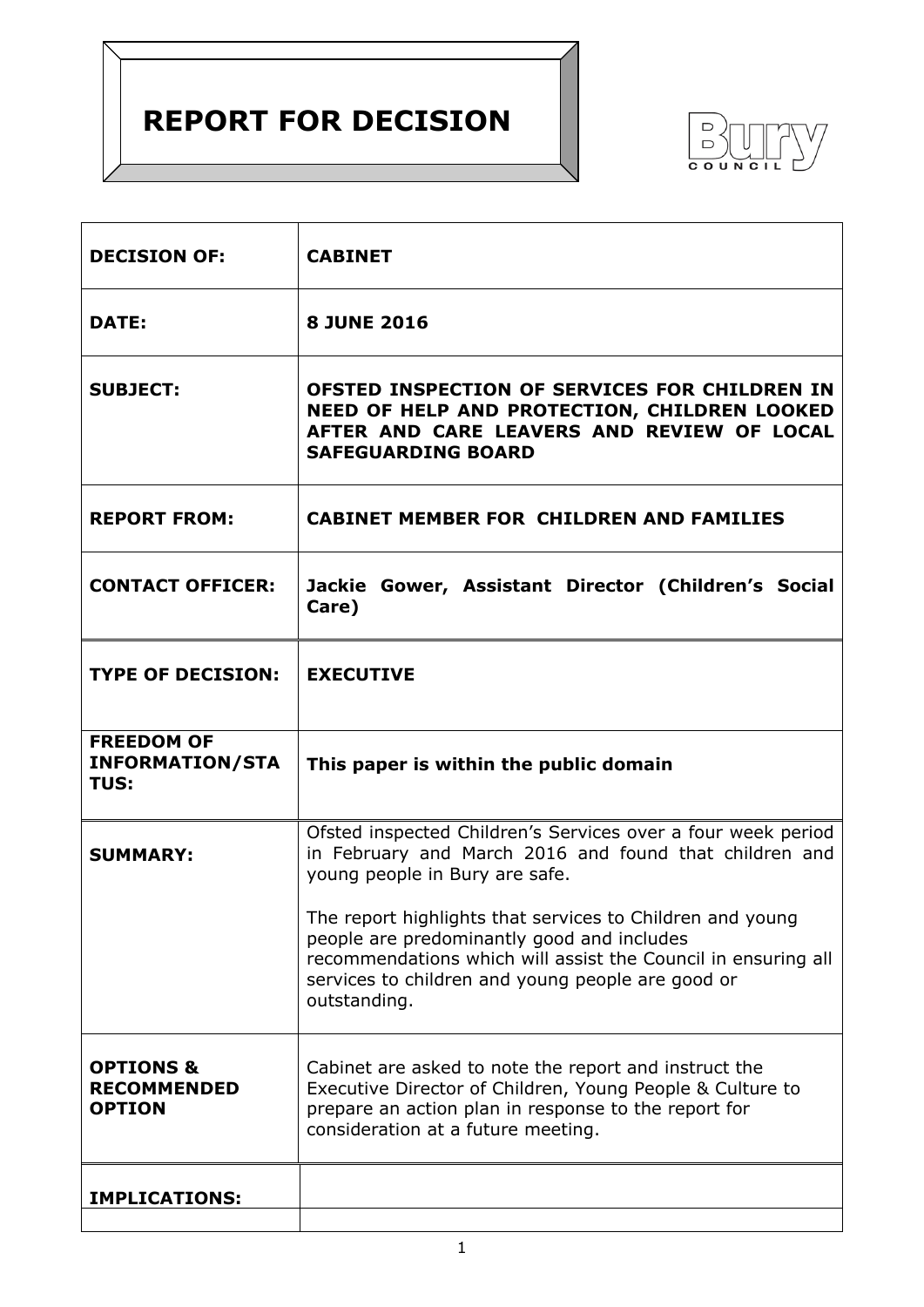| Corporate<br><b>Aims/Policy</b><br><b>Framework:</b>                                                                                   | Do the proposals accord with the Policy Framework?<br>Yes                                                                                                                          |  |  |  |
|----------------------------------------------------------------------------------------------------------------------------------------|------------------------------------------------------------------------------------------------------------------------------------------------------------------------------------|--|--|--|
| <b>Statement by the</b><br>S151 Officer:<br><b>Financial</b><br><b>Implications and</b><br><b>Risk Considerations:</b>                 | The action plan will be developed taking account of current<br>and potential future resource levels.<br>The Plan will be submitted to a future meeting of Cabinet for<br>approval. |  |  |  |
| <b>Statement by</b><br><b>Executive Director of</b><br><b>Resources (including</b><br><b>Health and Safety</b><br><b>Implications)</b> | There are no wider resource implications                                                                                                                                           |  |  |  |
| <b>Equality/Diversity</b><br>implications:                                                                                             | <b>No</b><br><b>Yes</b><br>(see paragraph below)                                                                                                                                   |  |  |  |
| <b>Considered by</b><br><b>Monitoring Officer:</b>                                                                                     | Yes<br>Comments                                                                                                                                                                    |  |  |  |
| <b>Wards Affected:</b>                                                                                                                 | <b>ALL</b>                                                                                                                                                                         |  |  |  |
| <b>Scrutiny Interest:</b>                                                                                                              | Overview and Scrutiny Committee                                                                                                                                                    |  |  |  |

#### **TRACKING/PROCESS DIRECTOR:**

| Chief Executive/<br>Strategic Leadership<br>Team | Cabinet<br>Member/Chair | <b>Ward Members</b> | Partners |
|--------------------------------------------------|-------------------------|---------------------|----------|
|                                                  |                         |                     |          |
| <b>Scrutiny Committee</b>                        | Cabinet/Committee       | Council             |          |
| 7 June 2016                                      |                         |                     |          |

### **1.0 BACKGROUND**

Ofsted carried out an inspection of Services for children in need of help and protection; children looked after and care leavers and a review of the Local Safeguarding Board from 22 February 2016 to 17 March 2016. The report detailing their findings was published on Ofsted's website on 16 May 2016.

Each Local Authority receives a grading for "Overall Effectiveness" which is based on the following sub judgments:

- Experiences and progress of children who need help and protection
- The experiences and progress of children looked after and achieving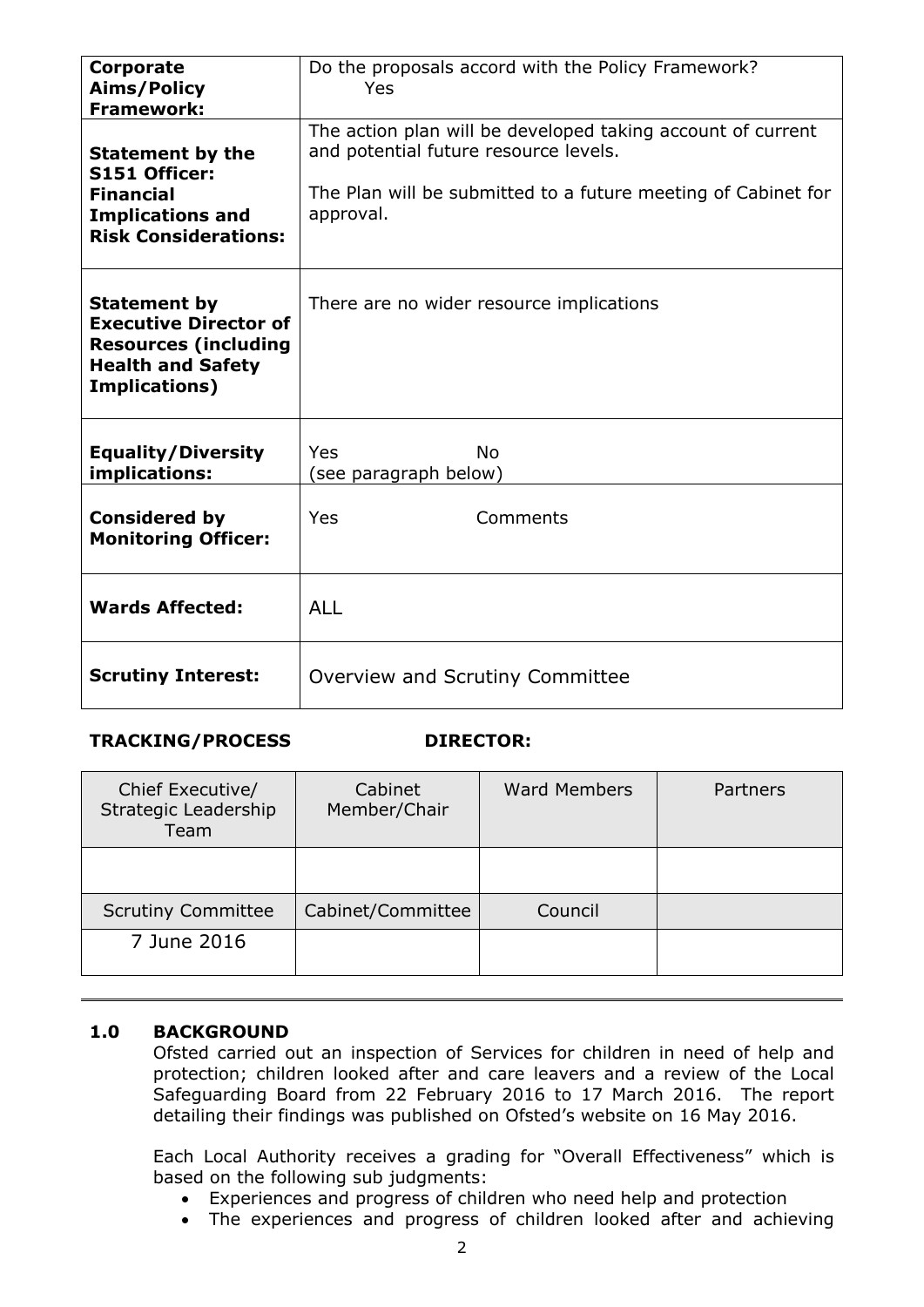permanence

- o Adoption performance
- o The experiences and progress of care leavers
- Leadership, management and governance
- LSCB effectiveness

#### **1.1 Context of the inspection**

In order to assist members to understand the judgments given by Ofsted:

- 84 Inspection reports had been published as at 17 March 2016;
- As at 17 March 2016, no outstanding judgements had been made nationally;
- The breakdown of the "Overall Effectiveness" judgement on LA's inspected so far is as follows:
	- $\circ$  20 (24%) have been judged to be "good"
	- $\circ$  42(50%) have been judged "Requires improvement to be good"
	- $\circ$  22 (26%) have been judged to be "Inadequate"

#### **1.2 The Outcome of the Inspection**

The inspection found that there are no widespread or serious failings that create or leave children being harmed or at risk of harm, and found that the welfare of looked after children is safeguarding and promoted.

The outcome in terms of grades for Bury is as follows:

- Overall Effectiveness Requires improvement to be good
- Children who need help and protection good
- Children Looked after and achieving permanence require improvement
	- o Adoption good
	- $\circ$  Experiences and progress of care leavers requires improvement
- Leadership, Management and Governance good
- Effectiveness of the LSCB good

It should be noted that the judgements are broadly in line, but probably better than we would have expected at the start of the Inspection.

Inspectors noted that services to vulnerable children and young people in Bury have measurably improved over the last two years and staff should be commended for their ongoing commitment

#### **1.3 The Focus of the Inspection**

12 inspectors carried out their inspection over a four week period. The focus of their scrutiny surrounded:

- Frontline case practice
- Children and Young People's own experiences
- A greater emphasis on the outcomes and needs of the child
- Early identification and help for children, young people and their families;
- A greater emphasis than in previous inspections about how effectively partner agencies work together to protect children and young people;
- Services for LAC (including Fostering, Adoption and Care Leavers)
- A review of the LSCB

#### **1.4 Strengths**

Inspectors have reported on a number of strengths within Bury Council:

- Our staff and managers are our biggest asset;
- Our managers know the service will and were already aware of the areas for development;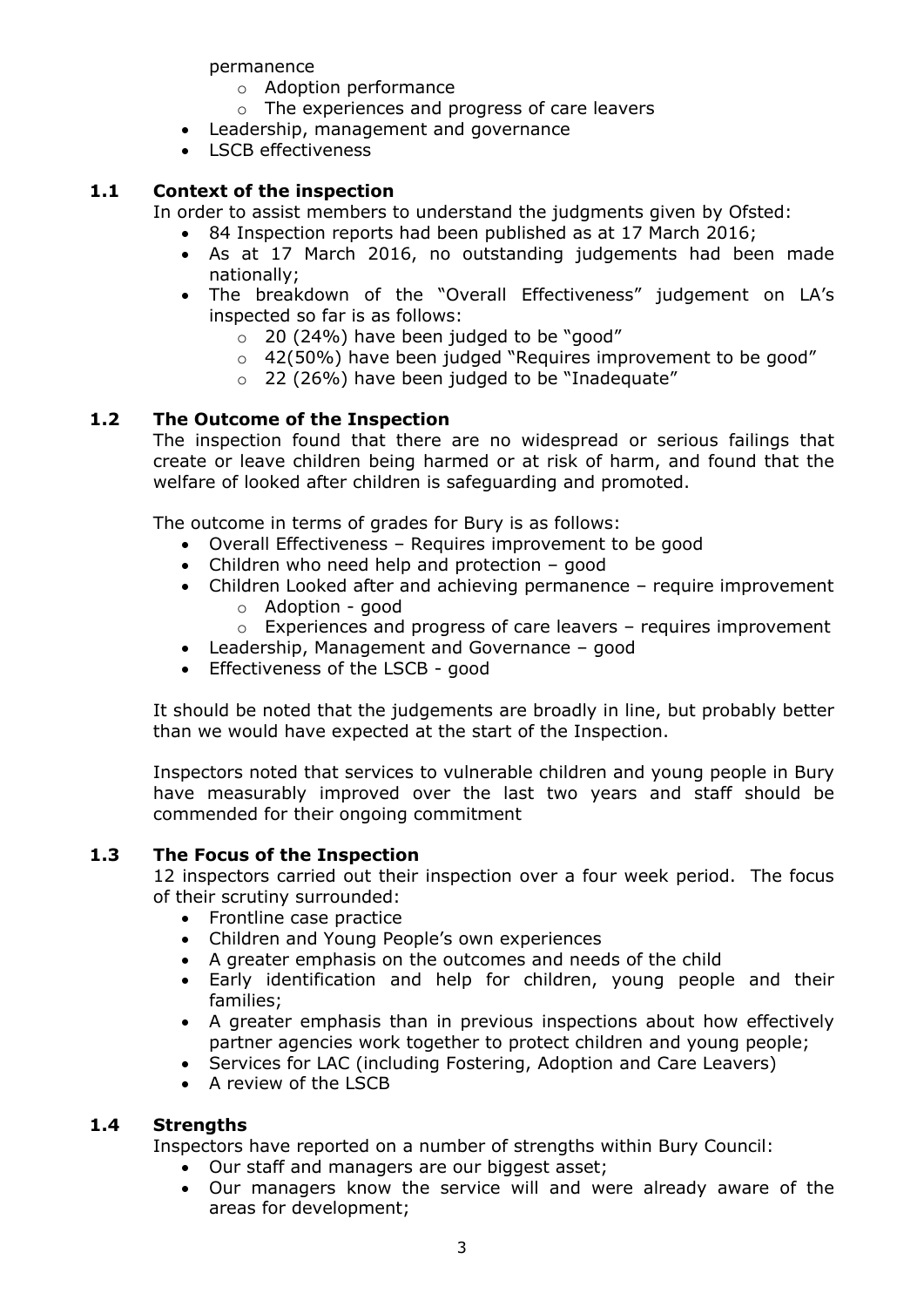- The outcomes for Children and Young People are good;
- Inspectors did not see any children at risk of harm;
- There is appropriate challenge from the Early Help Panel;
- There is a high level of advice and support provided by CAF Co-Ordinators;
- The communication between EDT and MASH is good;
- The Victoria Family Centre and work done in supporting families for reunification is excellent
- The range of pre and post adoption support is good;
- Permanence is supported from an early stage with siblings being kept together;
- Placement moves are managed well;
- Life story and letter box training is making a real difference to the lives of children;
- Children out of borough are supported well;
- Social workers and Personal Assistants know the children they are working with very well;
- The CAMHS service is a strength;
- Our PLO monitoring and tracking is good;
- EHCP Plans have child centred outcomes;
- There is good corporate support with appropriate levels of scrutiny;
- Senior managers are visible;
- The Council is outward looking and has a realistic self assessment;
- Trust Board arrangements are good;
- There is effective workforce development and a strong and stable workforce of social workers and Team Managers.

#### **1.5 Conclusion**

The report provides the Council with 11 recommendations which will form part of an action plan; in addition the LSCB received 5 recommendations which will form part of a Safeguarding Board action plan. The recommendations can be found on Page 8 and 38 of the Ofsted Report

Ofsted offer all Local Authority Children's Services judged to require improvement an opportunity to host an improvement seminar; this provides Local Authorities and Partners a comprehensive understanding of the inspection judgements in order that we can develop a "written statement of action" (Action Plan), which we are required to submit to the Secretary of State and HMCI within 70days of the publication of the inspection report.

In addition, Ofsted offer four "Getting to good" seminars annually.

The Action Plan is being developed and will be submitted to a future meeting of Cabinet for approval. This will be monitored by the Social Care Management Team, and Corporate Parenting Board. In addition reports will be submitted to the Children's Management Team and to Ofsted and updates will be brought to Cabinet and/ or Scrutiny.

Delivery of safeguarding and child protection services does not lie solely with the Council; Key partners (Health, Police, Schools) share in this work and must remain committed to the task. With the continued support of Cabinet, our staff and partners we wish to ensure ongoing commitment, and where necessary, the identification and allocation of sufficient resources to make this task deliverable and maintain the same level of progress to become good.

#### **Contact Details:**